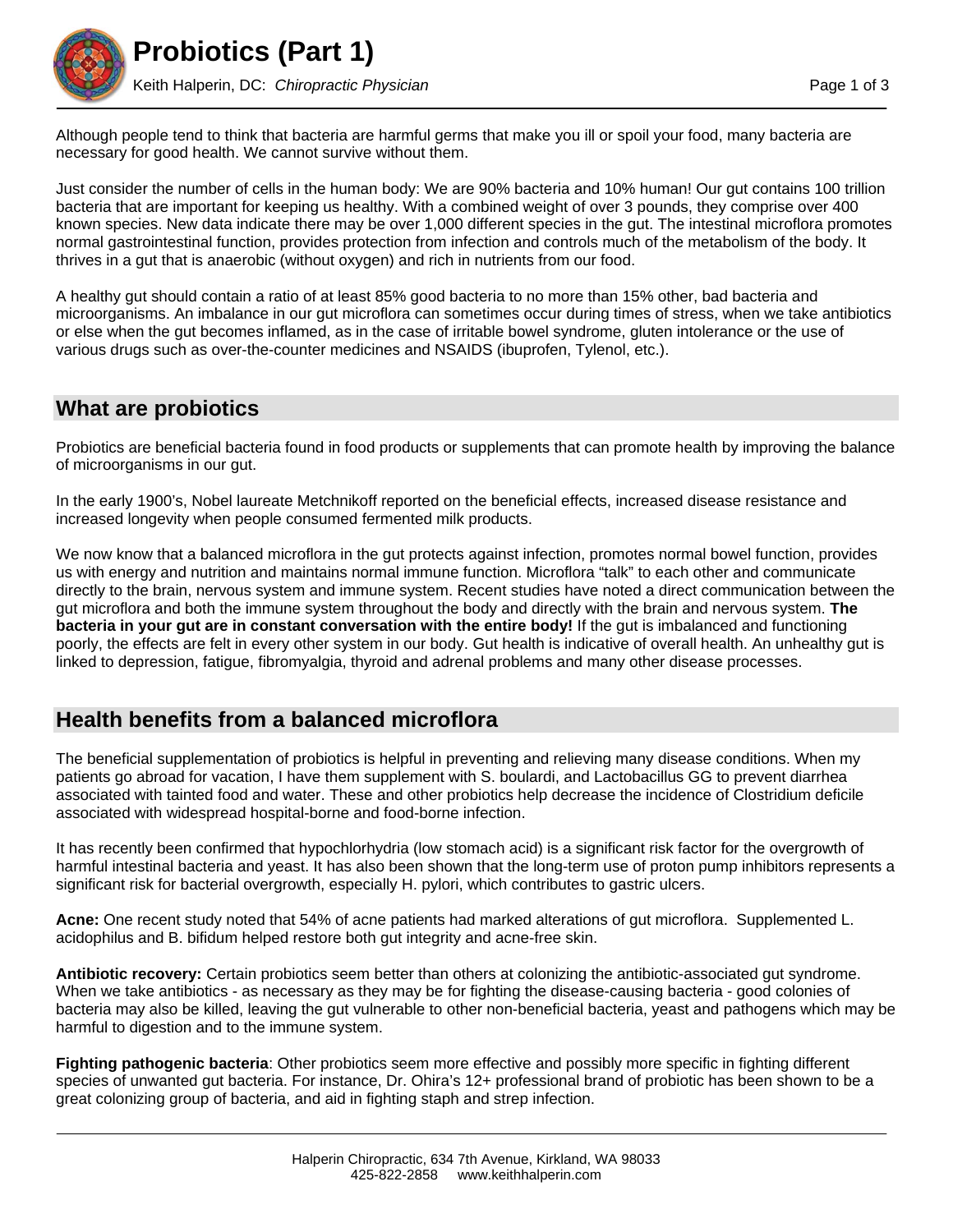

**Enhancing immunity:** Some probiotics help promote immunity by stimulating the growth of certain antibody secretions, as well as the growth and proliferation of different immune cells.

**Digestion support:** Most lactic acid bacteria are capable of breaking down and metabolizing a variety of carbohydrates, including lactose. Lactose-intolerant people lack the enzyme to digest lactose. By supplementing these bacteria, some individuals are better able to break down and use lactose products, especially yoghurt.

**Ulcerative colitis, Crohn's and irritable bowel syndrome (IBS):** Many different species protect and heal the gut lining. L. casei and L. lactis have been shown to modulate the gut immune response (IgA), causing a reduction in inflammation. Many times, different combinations of probiotics seem more effective than choosing any single species.

**\*\*Reduction of cholesterol:** Studies have shown that certain probiotics can lower serum cholesterol and LDLs. L. casei and L. acidophilus show great promise in lowering cholesterol.

**Thyroid hormones:** Up to 20% of thyroid hormone is converted to a more active form by enzymes and reactions coordinated by beneficial gut microbes. The remaining 80% is completed in the liver.

**Vitamin production:** Some lactic acid bacteria produce small amounts of B vitamins. And they synthesize vitamin K, too. Bifidobacteria also aid in the production of vitamin K.

**Enhancement of mineral digestion**: Mineral absorption requires an acid medium. Stomach acid is usually enough to accomplish this. However, changed stomach pH due to antacid intake, stress and other factors may decrease mineral absorption. The good bacteria form micro-environments close to the gut wall which are more acidic than the center of the gut, promoting mineral absorption within the gut itself. This is enhanced when inulin (a prebiotic used for feeding the probiotics) is also introduced, providing stimulation for growth of colonies.

**Food allergy:** Since probiotics are anti-inflammatory for the gut, they improve clinical symptoms of food allergy in the body. Probiotics also help prevent and decrease carcinogenic (**cancer**-forming) inflammation in the gut.

#### **Common Questions**

- 1. **When should I take probiotics**? Health care professionals are divided on this. Advocates of taking them *with* meals reason that this will protect the probiotics from being destroyed by stomach acid. By contrast, others advocate taking them on an empty stomach with a large glass of water. They feel that the water dilutes the stomach acid and therefore protects the fragile bacteria. The best method is up to you. I believe that many studies show probiotics are beneficial when taken with meals. I hedge my bets by taking one probiotic at night before bed with a glass of water and one in the morning with my breakfast!
- 2. **How much do I take**? In general, a dose of probiotics should have the very minimum of 1 billion CFUs (colonyforming units) to deliver a significant amount of probiotics to the gut. Several billion per dose is most beneficial in my view.
- 3. **Can I take too much?** No negative effects have been documented unless you have an allergy to a certain probiotic. Avoid those made from bacteria raised on milk if you are sensitive to milk products. Many probiotics can be purchased that are allergy-free.
- 4. **How can we get them in food?** Cultured food products such as yoghurt contain naturally occurring probiotics. Fermented foods, including pickles, sauerkraut and kefir, also offer different varieties of probiotics. It is always beneficial to add these foods to your diet.